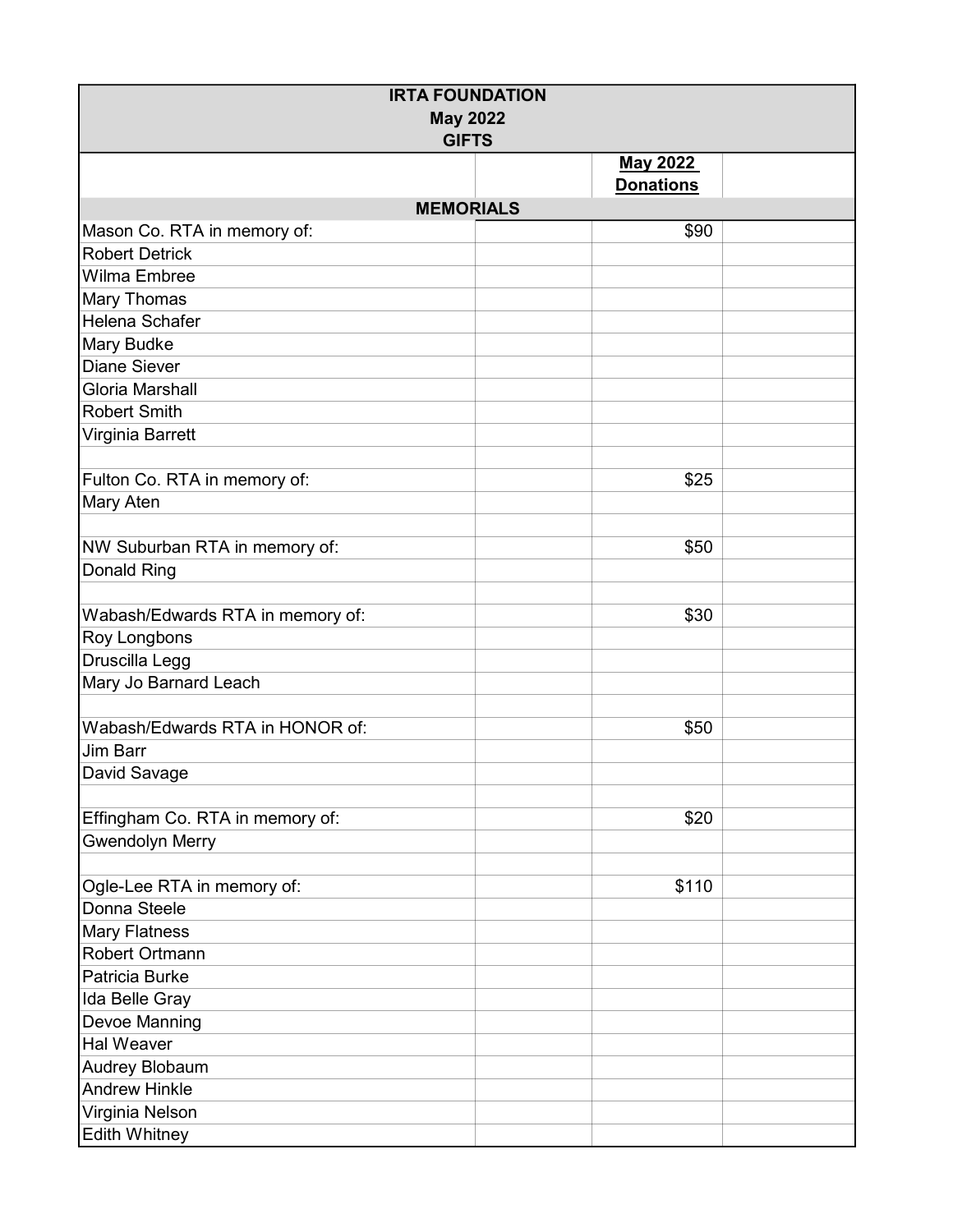| Tazewell Co. RTA in memory of:                 |              | \$20                   |                      |  |  |  |
|------------------------------------------------|--------------|------------------------|----------------------|--|--|--|
| Virgil Jacobs                                  |              |                        |                      |  |  |  |
|                                                |              |                        |                      |  |  |  |
| Bill Bailey in memory of:                      | For RTS      | \$100                  |                      |  |  |  |
| <b>Bill McCauley</b>                           |              |                        |                      |  |  |  |
| Doris Haack                                    |              |                        |                      |  |  |  |
|                                                |              |                        |                      |  |  |  |
| IL Alpha Chapter of Alpha Delta Kappa Sorority |              | \$35                   |                      |  |  |  |
| in memory of:                                  |              |                        |                      |  |  |  |
| Laurie Marie Farmer                            |              |                        |                      |  |  |  |
|                                                |              |                        |                      |  |  |  |
| Randolph Co. RTA in memory of:                 | For RTS      | \$10                   |                      |  |  |  |
| <b>John Hostert</b>                            |              |                        |                      |  |  |  |
|                                                |              |                        |                      |  |  |  |
| DuPage Co. RTA in memory of:                   |              | \$50                   |                      |  |  |  |
| Sylvia Frigo                                   |              |                        |                      |  |  |  |
| Neomia Bubert                                  |              |                        |                      |  |  |  |
|                                                |              |                        |                      |  |  |  |
| Warren Co. RTA in memory of:                   |              | \$25                   |                      |  |  |  |
| <b>Carolyn Phelps</b>                          |              |                        |                      |  |  |  |
|                                                |              |                        |                      |  |  |  |
| Iroquois Co. RTA in memory of:                 |              | \$10                   |                      |  |  |  |
| <b>Karen Sutfin</b>                            |              |                        |                      |  |  |  |
|                                                |              |                        |                      |  |  |  |
| Perry Co. RTA in memory of:                    |              | \$25                   |                      |  |  |  |
| Jerry Whittington                              |              |                        |                      |  |  |  |
|                                                |              |                        |                      |  |  |  |
| Ann Campagna in memory of:                     |              | \$40                   |                      |  |  |  |
| Salvatore Campagna                             |              |                        |                      |  |  |  |
|                                                |              |                        |                      |  |  |  |
| Jan Bryant in memory of:                       |              | \$25                   |                      |  |  |  |
| <b>Bill Simpkins</b>                           |              |                        |                      |  |  |  |
|                                                |              |                        |                      |  |  |  |
| Whiteside Co. RTA in memory of:                |              | \$60                   |                      |  |  |  |
| <b>Lucy Ettinger</b>                           |              |                        |                      |  |  |  |
| Dorothy Jacobs                                 |              |                        |                      |  |  |  |
| Carol Chapman                                  |              |                        |                      |  |  |  |
|                                                |              |                        |                      |  |  |  |
|                                                |              |                        |                      |  |  |  |
|                                                |              |                        |                      |  |  |  |
|                                                |              |                        |                      |  |  |  |
| <b>Donation Summary</b>                        |              |                        |                      |  |  |  |
|                                                | # of         |                        |                      |  |  |  |
|                                                | Donations in | <b>Total Donations</b> |                      |  |  |  |
|                                                | May          | in May                 | <b>YTD Donations</b> |  |  |  |